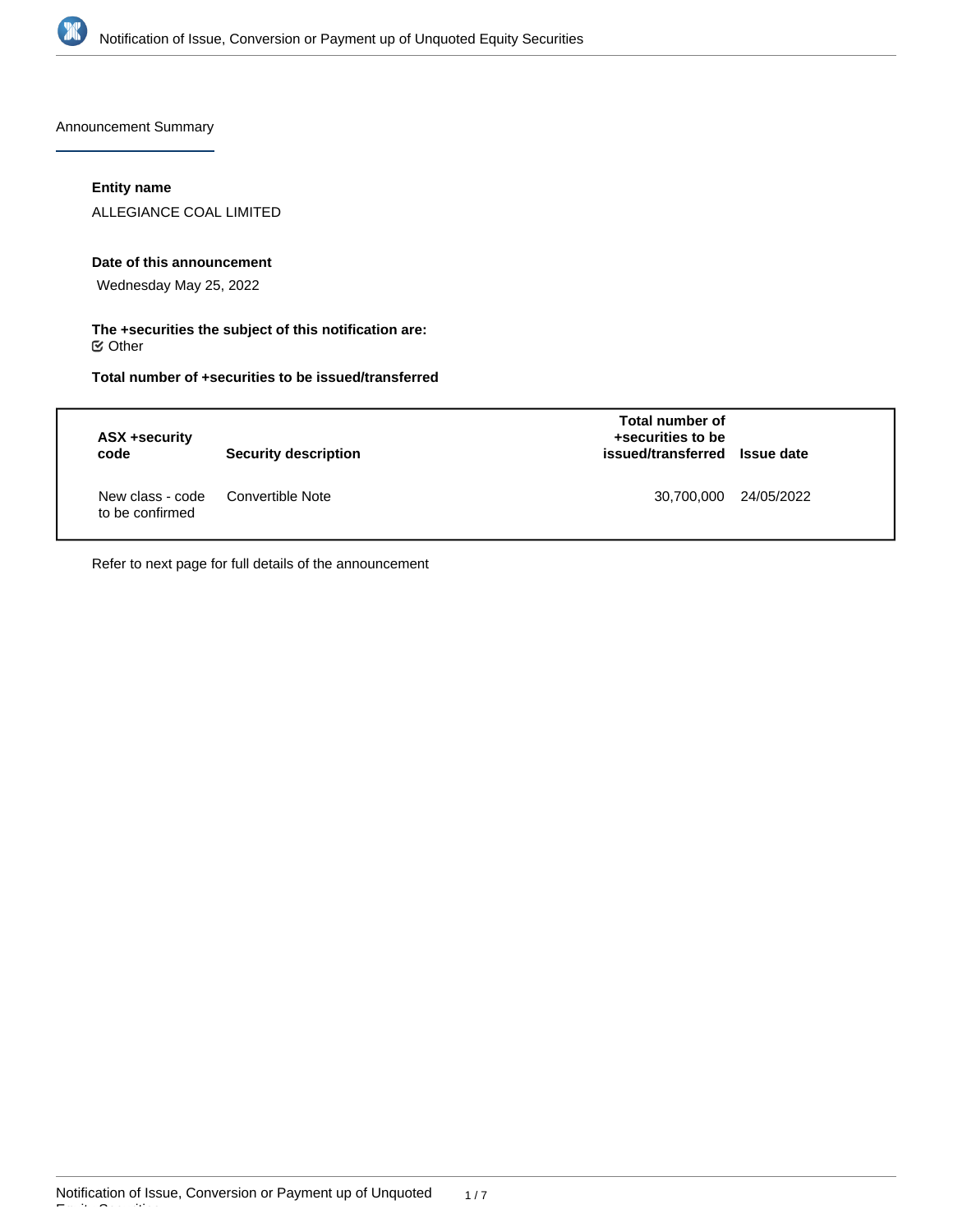

Part 1 - Entity and announcement details

## **1.1 Name of entity**

ALLEGIANCE COAL LIMITED

We (the entity named above) give notice of the issue, conversion or payment up of the following unquoted +securities.

**1.2 Registered number type** ABN

**Registration number** 47149490353

**1.3 ASX issuer code** AHQ

# **1.4 The announcement is**

New announcement

# **1.5 Date of this announcement**

25/5/2022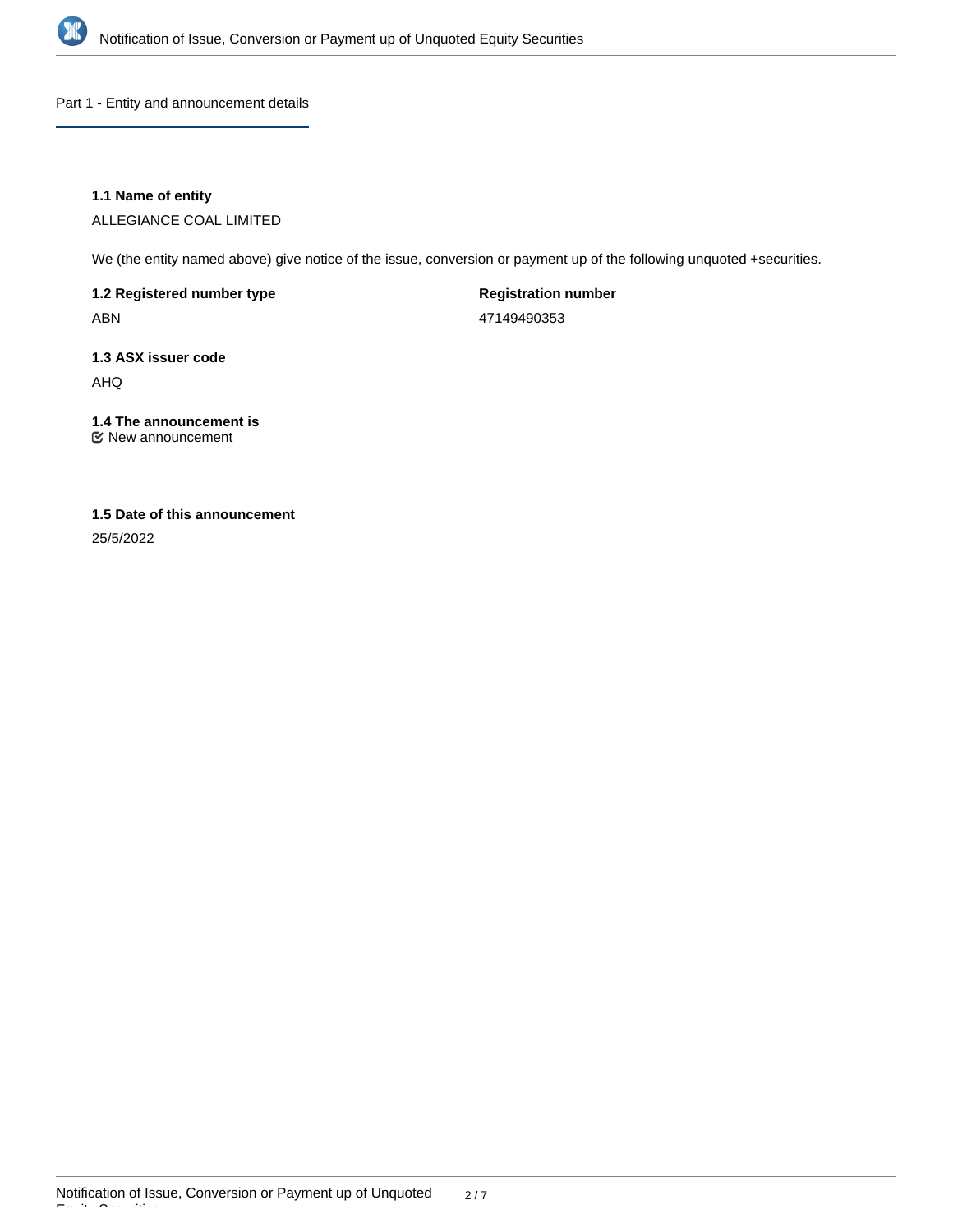

# Part 2 - Issue details

**2.1 The +securities the subject of this notification are:**

Other

#### **Please specify**

Please refer to Appendix 3B lodged on 24 May 2022

#### **2.2a This notification is given in relation to an issue of +securities in a class which is not quoted on ASX and which:**

does not have an existing ASX security code ("new class")

Equity Securities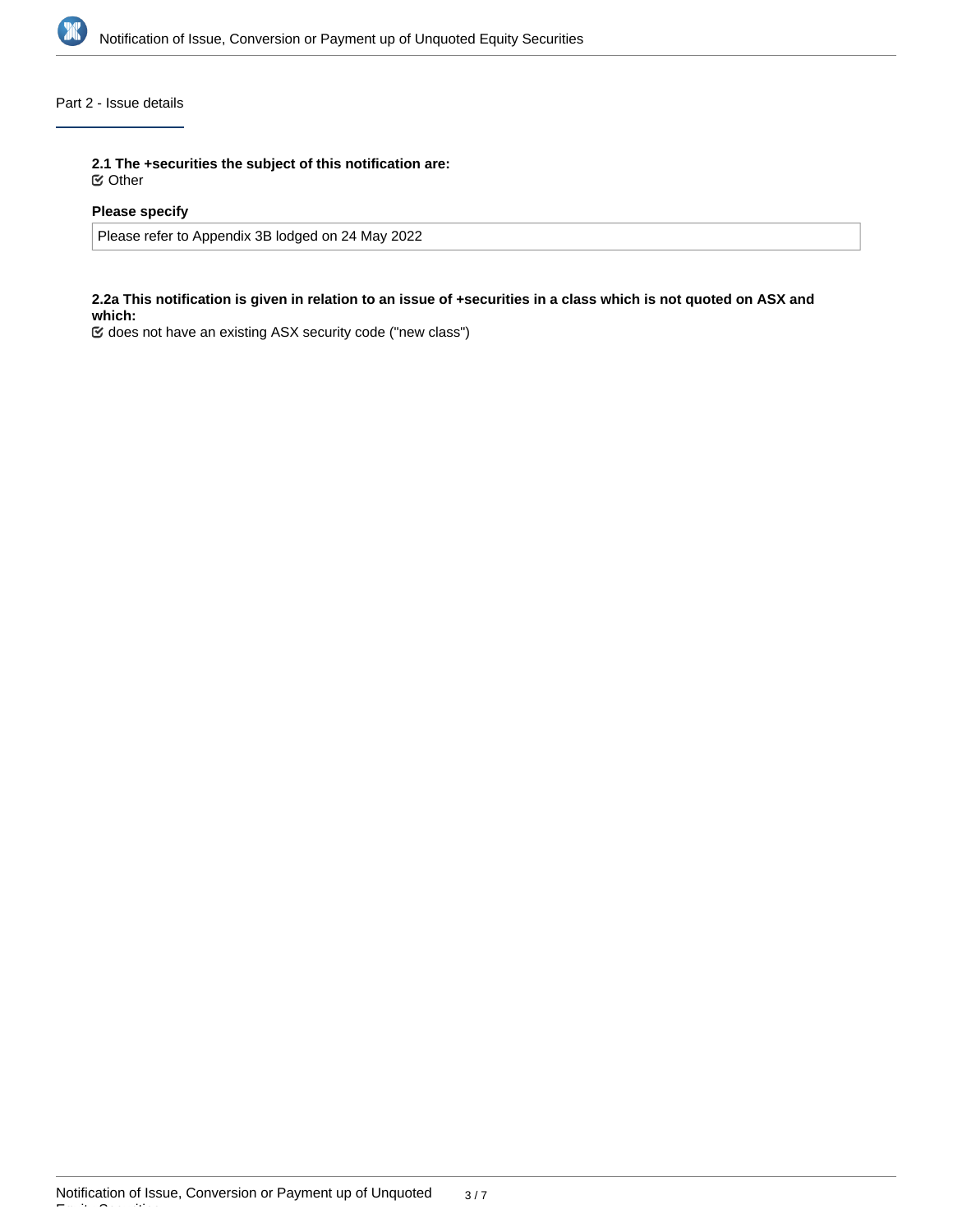

Part 3C - number and type of +securities the subject of this notification (new class) where issue has not previously been notified to ASX

#### in an Appendix 3B

#### **New +securities**

| ASX +security code               | +Security description         |
|----------------------------------|-------------------------------|
| New class - code to be confirmed | <sup>i</sup> Convertible Note |

**+Security type**

**ISIN code**

+Convertible debt securities

**Date the +securities the subject of this notification were issued**

24/5/2022

**Will all the +securities issued in this class rank equally in all respects from their issue date?** Yes

**Have you received confirmation from ASX that the terms of the +securities are appropriate and equitable under listing rule 6.1?** Yes

**Please provide a URL link for a document lodged with ASX setting out the material terms of the +securities being issued.**

Please refer to Appendix 3B lodged on 24 May 2022, as well as cleansing notice issued on 24 May 2022

+Convertible debt securities Details

| Type of +security<br>Convertible note or bond             |                |                                                                             |
|-----------------------------------------------------------|----------------|-----------------------------------------------------------------------------|
| +Security currency                                        | Face value     | Interest rate type                                                          |
| AUD - Australian Dollar                                   | AUD 1.00000000 | Fixed rate                                                                  |
| Frequency of coupon/interest payments per year<br>Monthly |                | First interest payment date                                                 |
| Interest rate per annum<br>10.00%                         |                | Is the interest rate per annum estimated at this time?<br>$\mathfrak{C}$ No |

**s128F of the Income Tax Assessment Act status applicable to the +security** Not applicable

**Is the +security perpetual (i.e. no maturity)? Maturity date**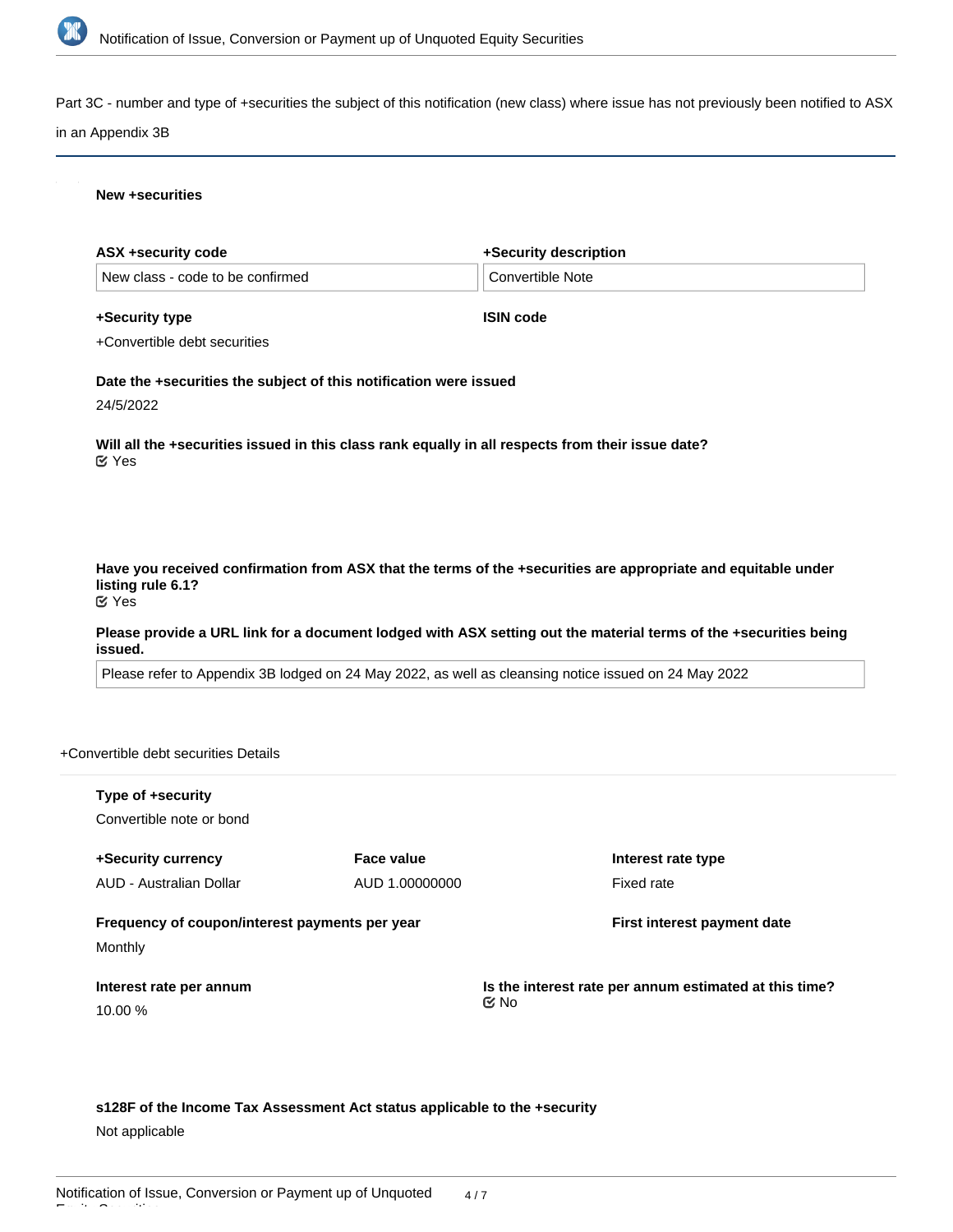

**Is the +security perpetual (i.e. no maturity)? Maturity date** No

# 24/5/2025

**Select other feature(s) applicable to the +security E** Redeemable Convertible Secured

**Is there a first trigger date on which a right of conversion, redemption, call or put can be exercised (whichever is first)?** No

**Details of the existing class of +security that will be issued if the securities are converted, transformed or exchanged**

**Other** 

# **Description**

AHQ : ORDINARY FULLY PAID

**Any other information the entity wishes to provide about the +securities the subject of this notification**

Convertible into 37,622,549 ASX:AHQ ordinary shares. See ASX announcement dated 24 May 2022

**Please provide any further information needed to understand the circumstances in which you are notifying the issue of these +securities to ASX, including why the issue of the +securities has not been previously announced to the market in an Appendix 3B**

Appendix 3B issued on 24 May 2022. These are new unlisted securities for which an ASX code has yet to be determined

#### Issue details

Equity Securities

| Number of +securities<br>30,700,000                                        |                                         |
|----------------------------------------------------------------------------|-----------------------------------------|
| Were the +securities issued for a cash consideration?<br>$\mathfrak C$ Yes |                                         |
| In what currency was the cash consideration being<br>paid?                 | What was the issue price per +security? |
| AUD - Australian Dollar                                                    | AUD 1.00000000                          |
| <b>Purpose of the issue</b>                                                |                                         |
| Other                                                                      |                                         |
| <b>Additional Details</b>                                                  |                                         |

Repay Nebari Natural Resources Credit Fund I, LP secured loan and for general working capital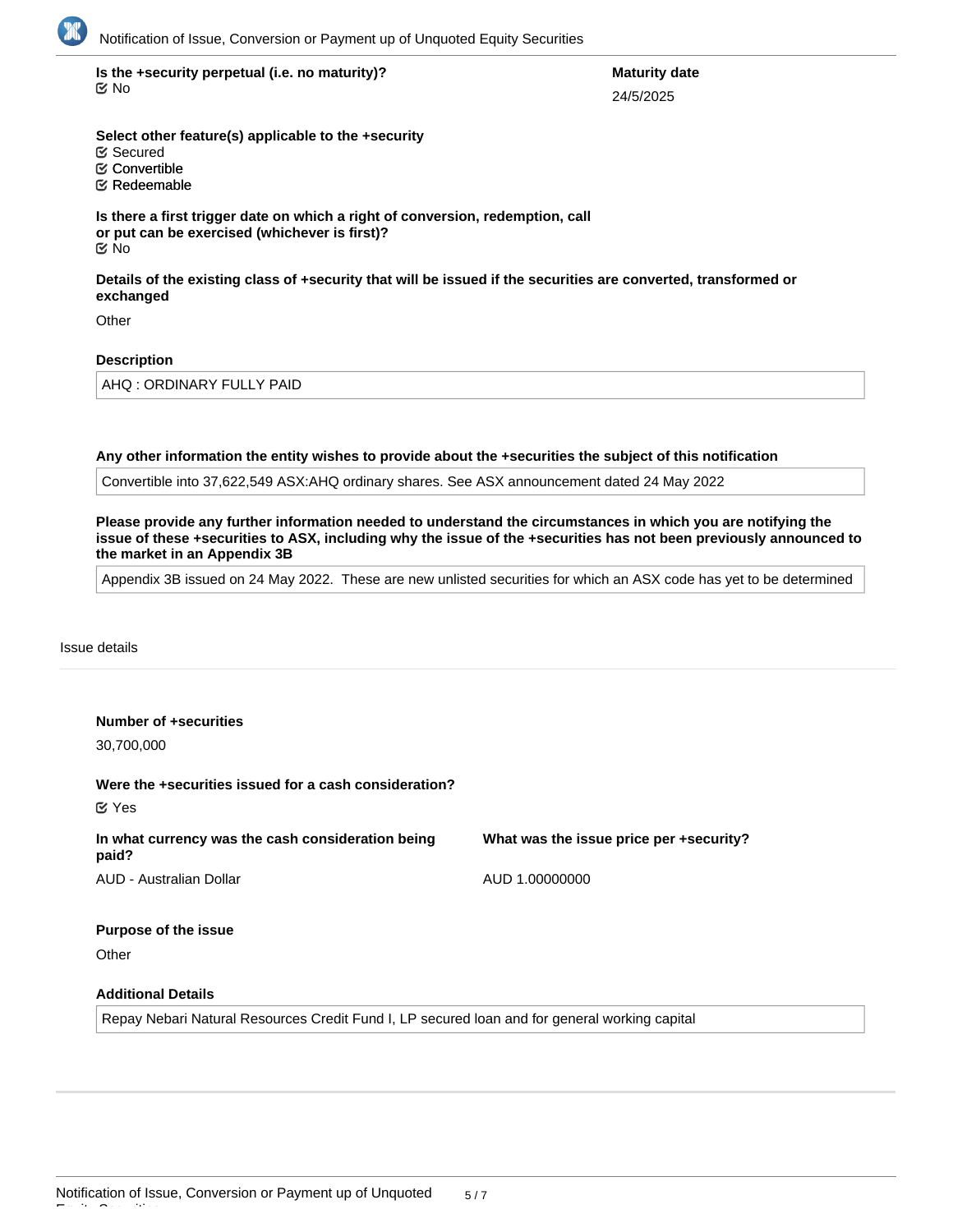

Part 4 - +Securities on issue

| Following the issue, conversion or payment up of the +securities the subject of this application, the +securities of<br>the entity will comprise:<br>(A discrepancy in these figures compared to your own may be due to a matter of timing if there is more than one<br>application for quotation/issuance currently with ASX for processing.) |                                         |
|------------------------------------------------------------------------------------------------------------------------------------------------------------------------------------------------------------------------------------------------------------------------------------------------------------------------------------------------|-----------------------------------------|
| 4.1 Quoted +Securities (Total number of each +class of +securities quoted)                                                                                                                                                                                                                                                                     |                                         |
| ASX +security code and description                                                                                                                                                                                                                                                                                                             | Total number of<br>+securities on issue |
| AHO: ORDINARY FULLY PAID                                                                                                                                                                                                                                                                                                                       | 389,820,140                             |
| 4.2 Unquoted +Securities (Total number of each +class of +securities issued but not quoted on ASX)                                                                                                                                                                                                                                             |                                         |
| ASX +security code and description                                                                                                                                                                                                                                                                                                             | Total number of<br>+securities on issue |
| AHQAD: OPTION EXPIRING 03-MAR-2024 EX \$0.50                                                                                                                                                                                                                                                                                                   | 1,125,000                               |
| AHQAB: PERFORMANCE RIGHTS                                                                                                                                                                                                                                                                                                                      | 5,500,000                               |
| AHOAA : OPTION EXPIRING VARIOUS DATES EX VARIOUS PRICES                                                                                                                                                                                                                                                                                        | 6,733,283                               |
| AHQAE: OPTION EXPIRING 11-MAY-2024 EX \$0.5625                                                                                                                                                                                                                                                                                                 | 1,033,333                               |

New class - code to be confirmed : Convertible Note 30,700,000

Equity Securities